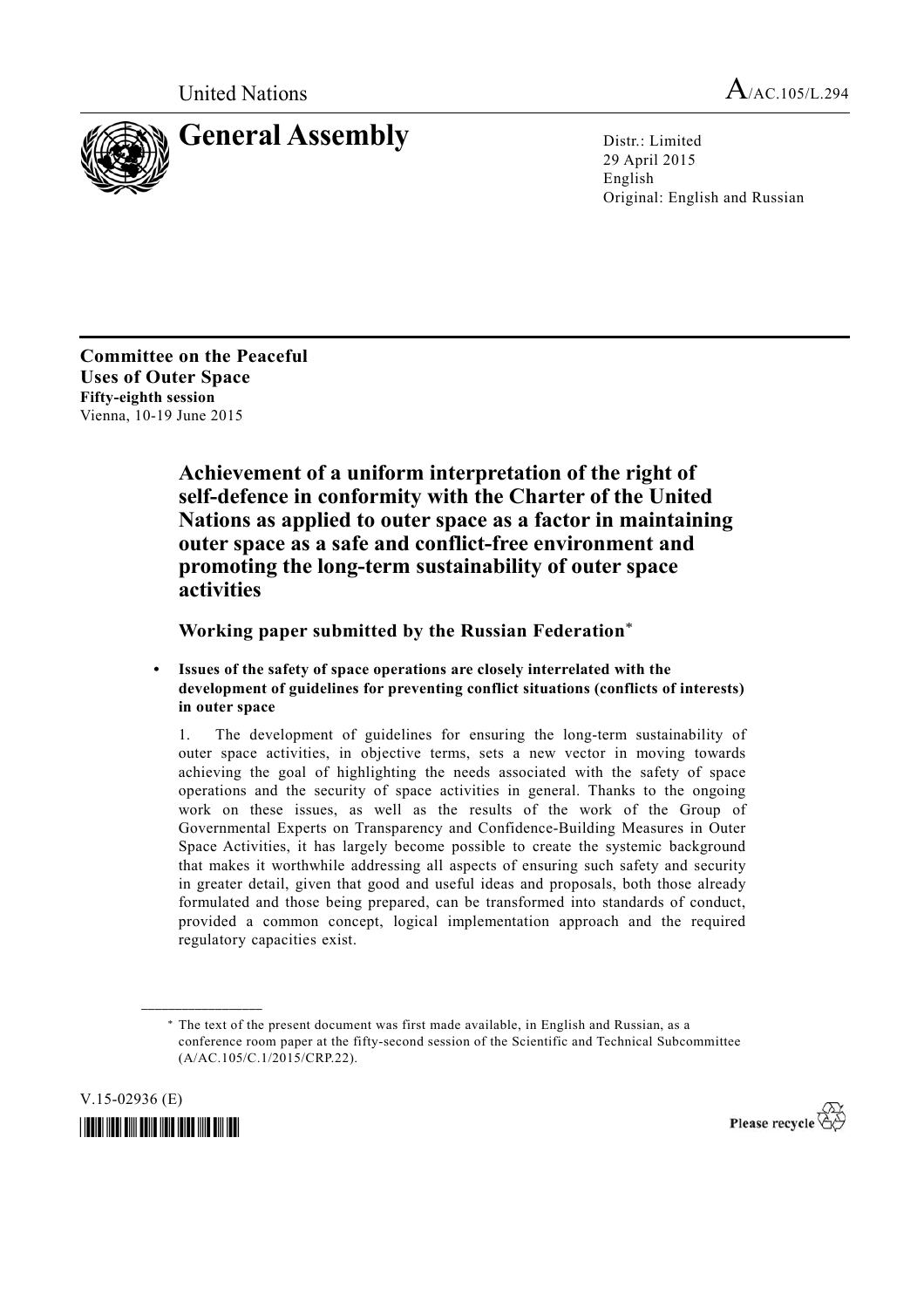**• Joint check of the procedure for recourse to, and of the scope of the right of, self-defence in outer space should be appropriately correlated with the task of maintaining outer space for peaceful purposes and should add functionality to potential solutions in this area** 

2. The proposal to consider the legal basis and modalities for exercising the right of self-defence envisaged by the Charter of the United Nations, as applied to outer space, under the priority item on the agenda of the Committee on the Peaceful Uses of Outer Space concerning ways and means of maintaining outer space for peaceful purposes, addressed to the Committee in June 2013 in a working paper submitted by the Russian Federation (A/AC.105/С.1/L.338), has an important meaning that should be interpreted correctly. This initiative does not in any way contradict the fundamental value of preserving outer space as a conflict-free environment; on the contrary, it is aimed at streamlining the logic of studying the interrelationships among all security factors in outer space and designing a joint systemic approach to ensuring such security. It could become an appropriate area for the efforts of both the Committee, which has long been searching for its own identity in defining ways and means of maintaining outer space for peaceful purposes, and its two Subcommittees. This working paper should not be associated with a statement or implication of policy principles or interpreted as necessarily representing, in its entirety, a definitive official position on any particular aspect of the issue addressed. It is, rather, part of the ongoing effort to break the stalemate in the Committee's discussions on ways and means of maintaining outer space for peaceful purposes and to assist in finding opportunities for establishing common criteria to deal with the problem of self-defence in outer space and reaching an agreed and comprehensive understanding of how to avoid the unchecked discretion of States in their interpretation of such self-defence.

# Interpretative approach to the provision of the Charter of the United Nations on **self-defence, as applied to outer space, as an alternative to the practice of departing from that provision**

It can be assumed fairly confidently that some delegations to the Committee on the Peaceful Uses of Outer Space believe that discussing the issue of self-defence in outer space will, in and of itself, call into question the positive identity of contemporary international space law, while others regard any potential international arrangement on this issue as a threat of the establishment of *jus belli* in the space field. Such an understanding characterized by a lack of trust with regard to analysis of the issue of self-defence in outer space needs to be corrected. First, the exploration and use of outer space are regulated by international law on the basis of the Charter of the United Nations. Accordingly, the principle of self-defence does not in itself constitute an exception in this general context. Second, categorically denying the utility of addressing legal and other aspects of self-defence in outer space does not really seem reasonable when the evolving national architecture of security in outer space in a number of cases can hardly be deemed fully consistent with the principles of the Charter of the United Nations. Evidently, self-defence is increasingly being used as a generalized political and technical concept rather than an international legal notion. Consequently, there is a danger that States will not always be inclined to bring their strategies of self-defence in outer space into strict conformity with the provisions of the Charter of the United Nations, a situation which would promote discretionary regulation in this area. What is at stake is not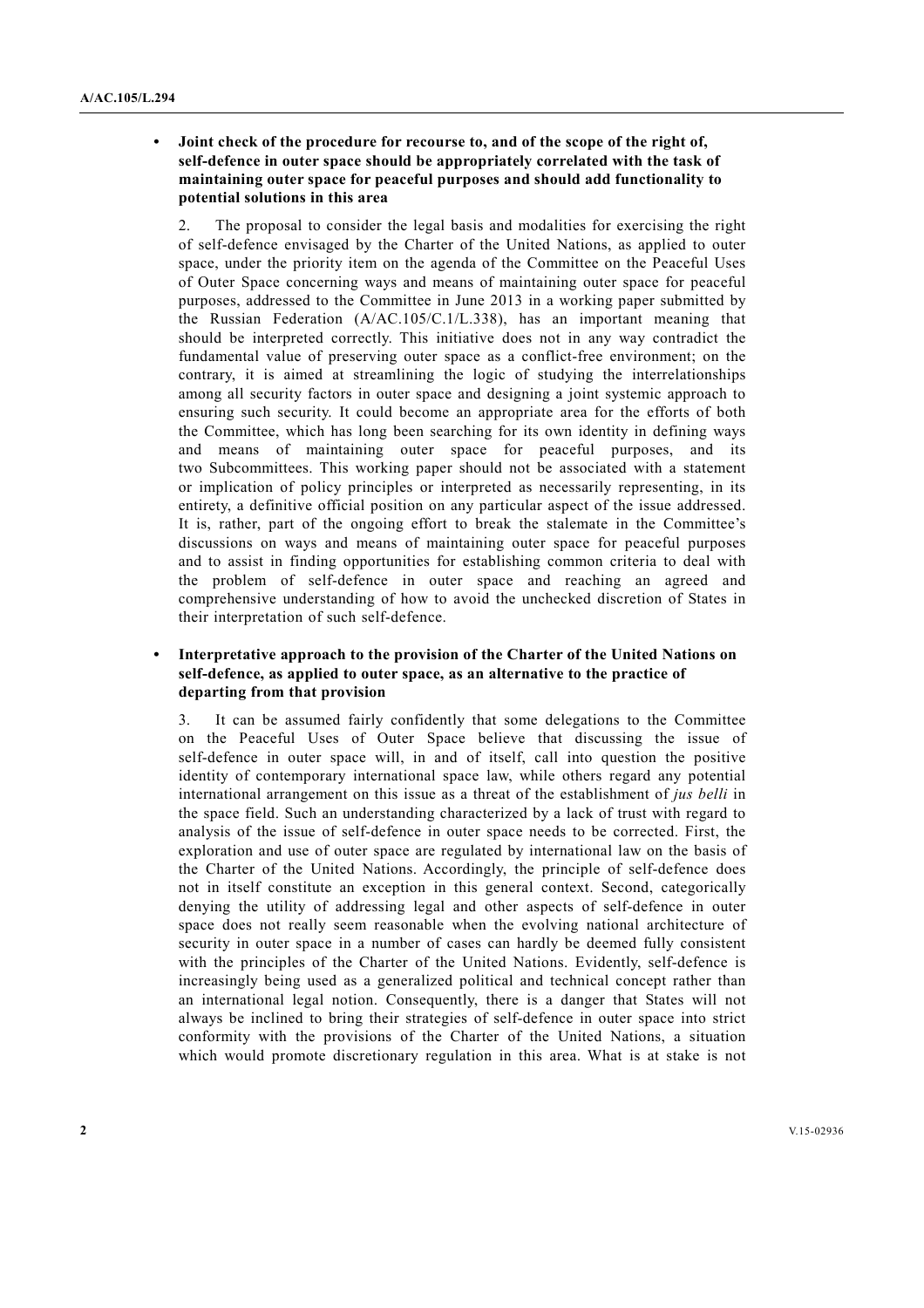the advisability of addressing this issue but whether such good cause may be problematic when international policymaking is increasingly determined by geopolitical interests that have a clear extension to outer space activities. That said, States should nevertheless pay particular attention to this issue, take a sober and comprehensive look at it and attempt to make a common judgement on the legal basis and modalities of self-defence in outer space. Doing so would truly demonstrate that States are taking a responsible approach to the use of outer space.

## **• Compelling need to pronounce on the situation and preferably work out an understanding based on a consistently formulated and integrated opinion**

The Russian Federation believes that the States members of the Committee are capable of identifying positive avenues of cooperation in this sphere that could be focused on reviewing and jointly elaborating political and legal methods to ensure lawful and responsible interpretation of the right of self-defence as applied to outer space and agreeing on a vital complex of objective assessments and conclusions shared by all. It would be useful to understand how the category of self-defence is understood in terms of political and technocratic logic and what could be the consequences of a "free interpretation approach". Ambivalence characterizing interpretations of the substantive aspects of the issue of self-defence in space is revealed in the associations developed and the conclusions reached by academia, as well as in the diverging national regulations in this sphere. There is no certainty that the core self-defence criteria according to the Charter of the United Nations are being followed in the framework of national policy documents and will be properly considered in practice. The international community needs a set of tools to solve the issue of maintaining outer space for peaceful purposes. Accordingly, the self-defence issue should be given careful thought by the Committee. The maintenance of basic standards in the sphere of law and security should include the function of a qualified interpretation of the principle of self-defence in outer space in full conformity with the basic tenets of international law, enshrined first and foremost in the Charter of the United Nations.

# **• General vision of results sought**

5. In considering the particularities of a hypothetical use of a right of self-defence in outer space, the aim would be to prepare, in a multilateral format, a conceptual approach reflecting the balance of views and interests that surely exists in this sphere and is not to be neglected. It would also be useful to elaborate and, ultimately, adopt regulations (even if non-binding regulations) that would, as far as their concept allows, narrow down the prerequisites and grounds for random, biased and politically motivated interpretations of the principle of self-defence as applied to outer space, thus providing baseline "safeguards" and mechanisms to prevent critical risks. Considered as a whole, the task should be to devise methods of adequate and proportionate response to situations in outer space that are not ordinary in technical and legal terms.

## **• References to self-defence in international practice and in national doctrines**

6. References to the right of self-defence provided by the Charter of the United Nations are not rare in international treaties. For example, the still-valid Agreement between the United States of America and the Union of Soviet Socialist Republics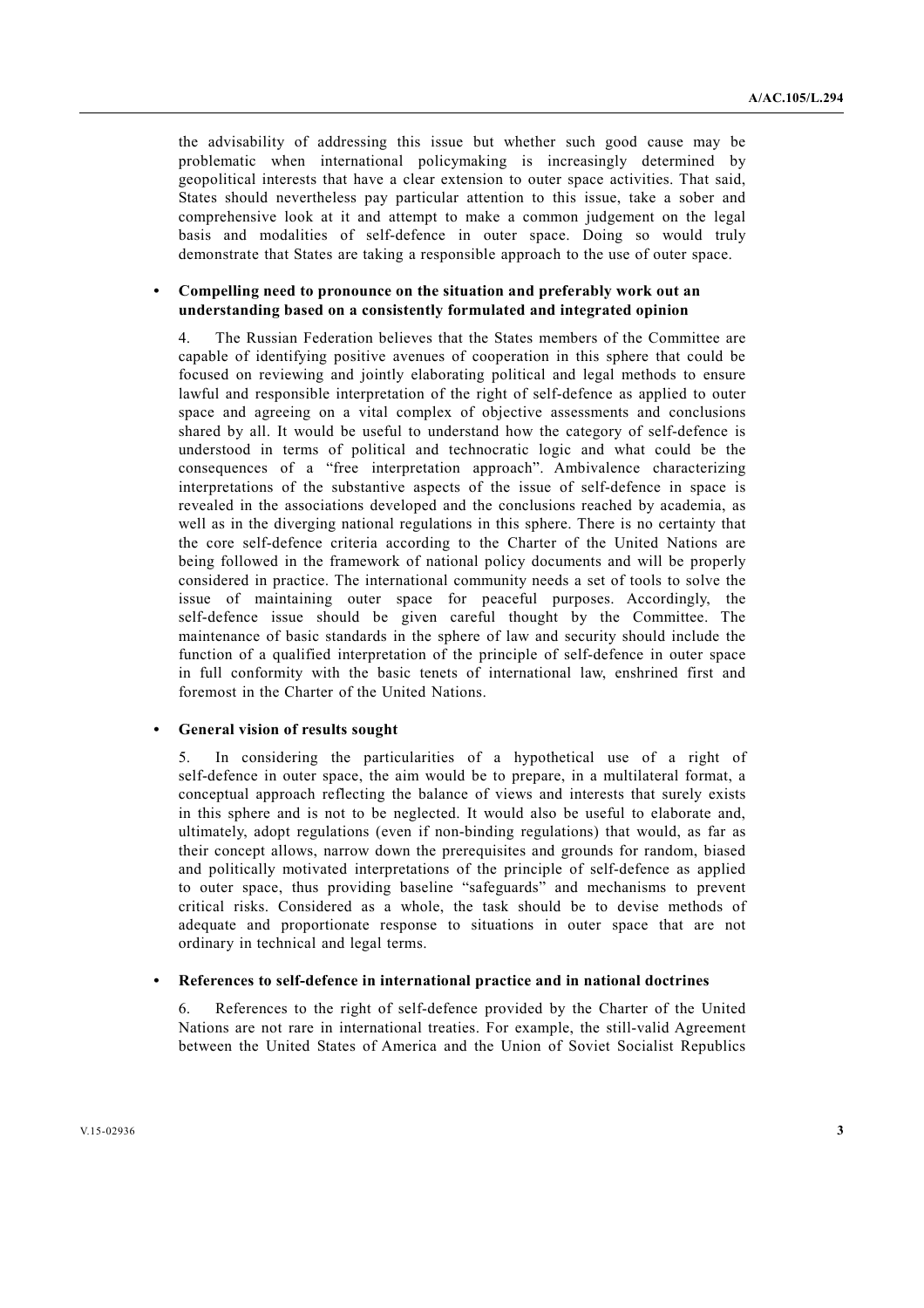on the Prevention of Nuclear War of 22 June 1973 stipulates that it is without prejudice to the inherent right of self-defence in accordance with Article 51 of the Charter of the United Nations. It is presumed that, in making such reservations in international treaties, States undertake full responsibility for making a perfectly right decision on the existence of a legal basis for considering any given situation as justifying practical self-defence. The right of self-defence appears in the draft treaty on prevention of the placement of weapons in outer space, in the code of conduct for outer space activities and also in a number of national doctrines on outer space activities. The doctrines of various States are characterized by associating self-defence not only with Article 51 of the Charter of the United Nations but also with customary international law and with the rules of behaviour in this sphere that have presumably evolved in international practice and are considered legally binding by those States. Thus, it would be useful to gain an overview of concepts that are typical for certain countries and that justify the use of self-defence in the event of "imminent danger/urgent necessity". It should be noted that such notions are not employed in the Charter. The circumstances invoked require elaboration of a common understanding of how the right of self-defence could be realized in outer space in a hypothetical scenario. Otherwise, different interpretations of the legitimacy and mechanisms of such a right in specific circumstances would only increase threats in the case of incidents and conflicts of interests in outer space. Such incidents and conflicts do not necessarily have a military character  $-$  they may be caused by a malfunction, wrong decisions due to lack of information or specific competition factors. On such occasions, States and their policymaking establishments, when reacting to a particular negative situation in outer space, may adopt decisions that are not completely appropriate from the point of view of proportionality of reaction. To leave the problem of interpretation of the right to self-defence unresolved would only serve to increase potential risks of trouble in outer space that cannot be completely excluded.

#### **• Dominance in outer space holds sway over some national doctrines**

7. The Charter of the United Nations contains quite clear criteria for understanding the general idea, modality and functions of the concept of self-defence. Nevertheless, the evaluation criteria that may be used by States to decide whether there are grounds for exercising the right of self-defence as applied to outer space may vary in each individual case, depending on the system of national interests and priorities that are formed largely on the basis of national political culture. There is therefore a divergence of the principles and maxims applied in interpreting such right of self-defence and, accordingly, of approaches and technical decisions that are being elaborated, planned and realized on the basis of national policy documents and that add strategic content to self-defence as a political principle. Some of these documents indicate an expanded interpretation of self-defence to include preventive actions (even though preventive self-defence is not permitted under the Charter of the United Nations). They also suggest that the proportionality that should be included in the range of restrictions on realization of the right of self-defence is not always properly presumed. There are cases of legitimization of the use of the right of self-defence in the absence of an armed attack (prior to the development of circumstances associated with an armed attack). The operational and strategic components of a number of doctrines provide for a broad range of measures and activities based on an absolute interpretation of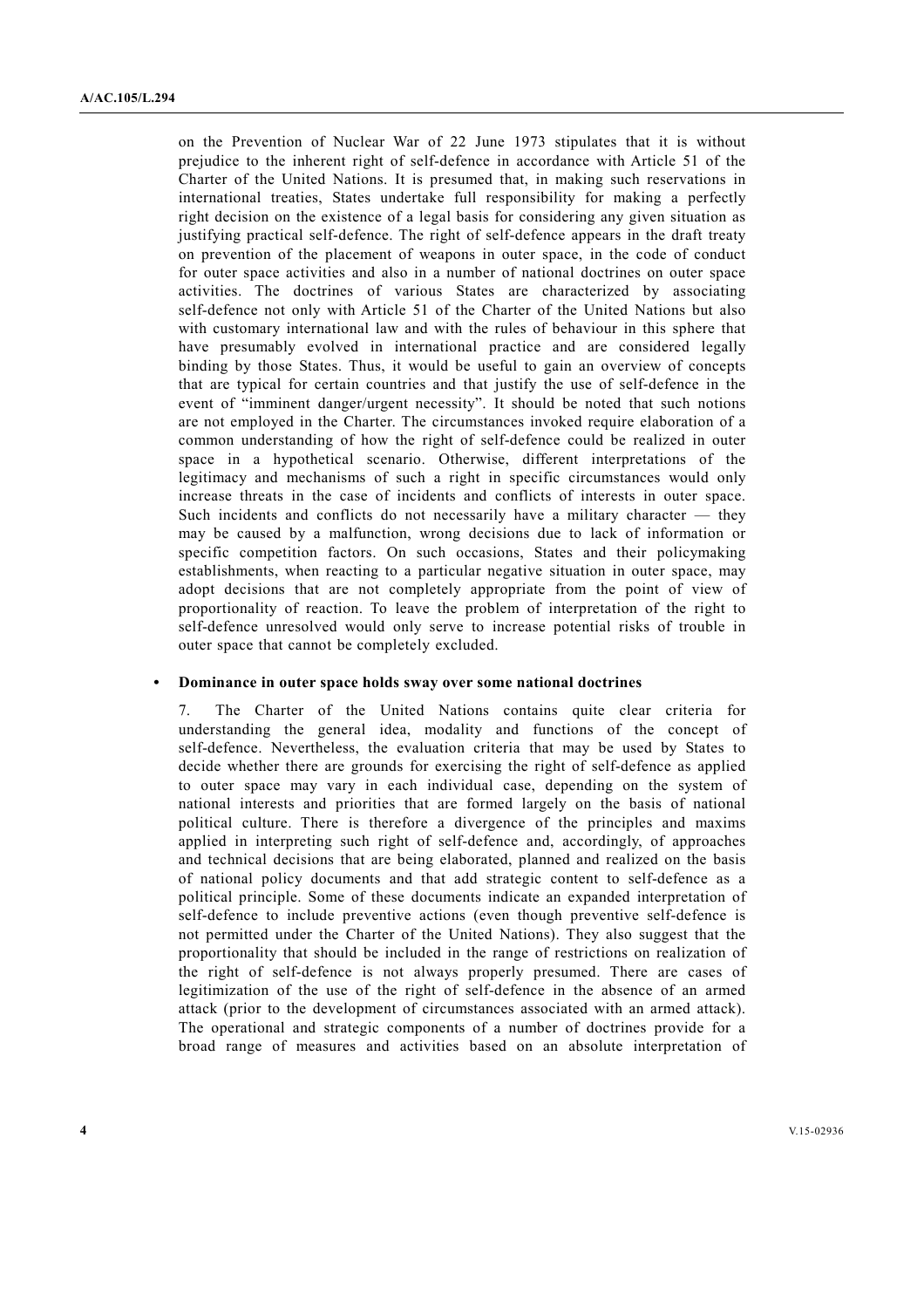preventive/anticipatory self-defence. Such doctrines suggest that, firstly, the self-defence function, its "technical" meaning and, accordingly, the tactics, motivation and legitimacy of involving coercive measures are largely defined by national policy documents and, secondly, self-defence perceptions, being susceptible to change (due to political and other reasons or evolutionary development), do not in fact allow adherence to the principle of a unified interpretation of self-defence and do not ensure the vitally important stability and clarity of this norm of the Charter of the United Nations as applied to outer space.

## **• Non-use of force and self-defence**

8. The interpretation of the principle of self-defence in its extrapolation to the domain of outer space needs to be dealt with collectively and reasonably so that this area does not remain a "zone of reticent comments". The ultimate goal of such efforts would be to clarify all the parallels and interactions between this principle and the equally universal principle of the prohibition of the threat or use of force. A straight statement of the issue of applying the above two universal principles of international law and establishing a clear correlation between them would seem to offer an opportunity to reach a common understanding of what should be the pattern of behaviour and the logic of actions for States, and which considerations and ethical standards they should be guided by in this sensitive area. Such an understanding  $-$  if it took the form, for example, of potential guidelines dealing specifically with this subject — would play a definite practical role in the frame of reference of real politics, thus preventing States from falling into a system of contradictions and disproportionate reactions to possible crisis situations. It could also help ensure that existing and future concepts of the use of space approved at the national or international levels (in the context of bloc/allied relations) that vest States with discretionary functions and powers do not acquire a dangerous "autonomous" dimension divorced from the fundamental principles, laid down by the Charter of the United Nations, which regulate lawful use of corrective and enforcement action. Such a common understanding would preserve the fundamental premise that there can be no reasonable alternative whatsoever to the system of international law and that legal means should take absolute priority over political considerations.

# References to self-defence in current initiatives pertaining to security in outer **space**

9. As noted above, the draft treaty on prevention of the placement of weapons in outer space and code of conduct relate to the topic of self-defence. A radical difference between the two documents lies in the context of references to self-defence. In this sense, they take different or in fact opposite approaches to self-defence. The draft treaty on prevention of the placement of weapons in outer space sets out legally binding rules; their implementation, within the proposed legal regime (outer space without weapons), would ensure the ban on the placement of weapons in outer space and on the use or threat of the use of force against space objects. The draft treaty on prevention of the placement of weapons in outer space contains a clause stating that its provisions shall be without prejudice to the right to individual or collective self-defence, in accordance with Article 51 of the Charter of the United Nations. The implementation of the treaty would significantly narrow incentives to the hypothetical exercise of the right of self-defence. The draft code of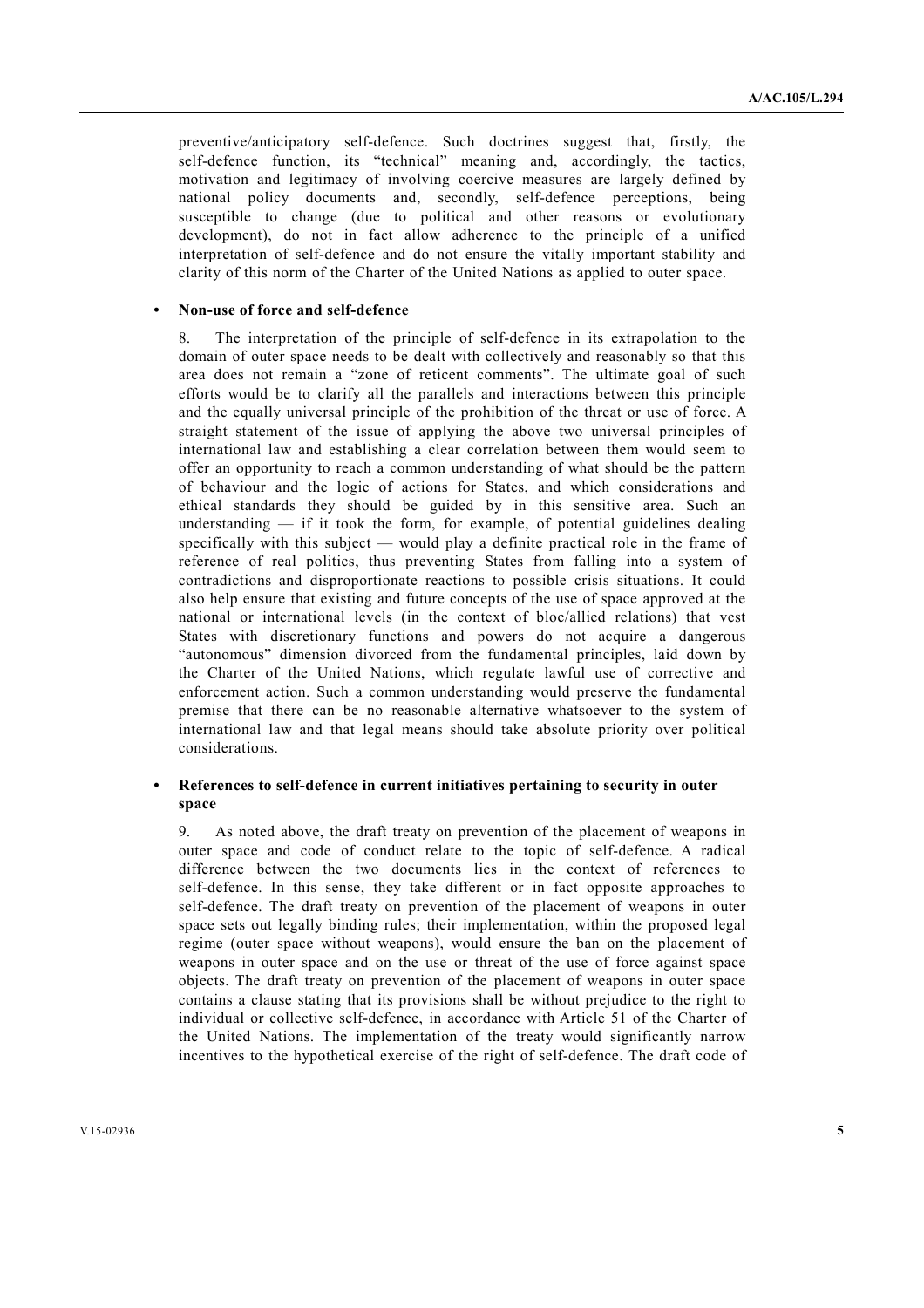conduct provides for a much broader exercise of the right of self-defence. The way this principle is supposed to be "activated", according to the document, raises serious concerns. The intrigue lies in the provisions of the draft code of conduct that stipulate that subscribing States shall refrain from any action that might bring about, directly or indirectly, damage to, or destruction of, space objects unless such action is motivated, other than by the Charter of the United Nations (including the right of self-defence), by the interests of reducing space debris or by imperative safety considerations. In addition, of key importance is the fact that the document does not specify whether such an intention of States concerns their own space objects or foreign ones as well. It turns out that, in actual fact, it is entirely a question of reserving the possibility of using coercive measures, including for the "good cause" of reducing space debris, without obtaining the consent of a State which exercises jurisdiction and control over space objects in accordance with international space law. As a result of such legitimization, unauthorized measures may essentially cease to be considered an international wrongdoing. In the context of prioritizing within the framework of the draft code of conduct, the factor of self-defence ceases to be an exception to the general procedure of ensuring security, which is based on the non-use of force, and becomes part of some kind of new foundation for taking coercive measures in outer space. An assessment is needed — in relation to the Charter of the United Nations and other universally recognized principles and norms of international law  $\sim$  of the adequacy of the proposed approach and the desire to establish a kind of right to take actions which may have "the effect of the use of force". Such "reconstructions" of the basic norms of international law can reasonably be regarded as conflict-provoking.

# **• Reinterpretations of international law to fit policy**

10. In a general legal sense, the concept of a "code" is associated with a systematically structured set or systematically organized review of regulations or with a set of existing laws, together with an unwritten law pertaining to a specific issue, that form an integral regulation system. Assuming that the draft code of conduct will to a large extent have the status attributes of a fundamentally new set of rules (including by comparison with the 1967 Treaty on Principles Governing the Activities of States in the Exploration and Use of Outer Space, including the Moon and Other Celestial Bodies), the scheme for the exercise of the right of self-defence provided for by that document (together with a greater emphasis on practising coercive measures under other pretexts) and for making self-defence a common option objectively calls for careful analysis. Such models and concepts for creating — on the basis of a rather specific understanding of the relationship between the categories of legality and expediency — a new architecture of "constructive interventionism", formally dictated by reasons of safety of space operations, will lead (by way of response) to the development, in the framework of national doctrines of outer space activities, of concepts of extended deterrence, with more active forms of counterforce planning aimed at entailing high risks for unauthorized supra-jurisdiction actions against foreign space objects. An expanded positioning of coercive measures, which is characteristic of the draft code of conduct (when coercive measures in self-defence and similar measures dictated by considerations of reducing space debris are treated as equivalent to each other in one and the same context), will quite predictably contribute to fostering the tendency to blur the line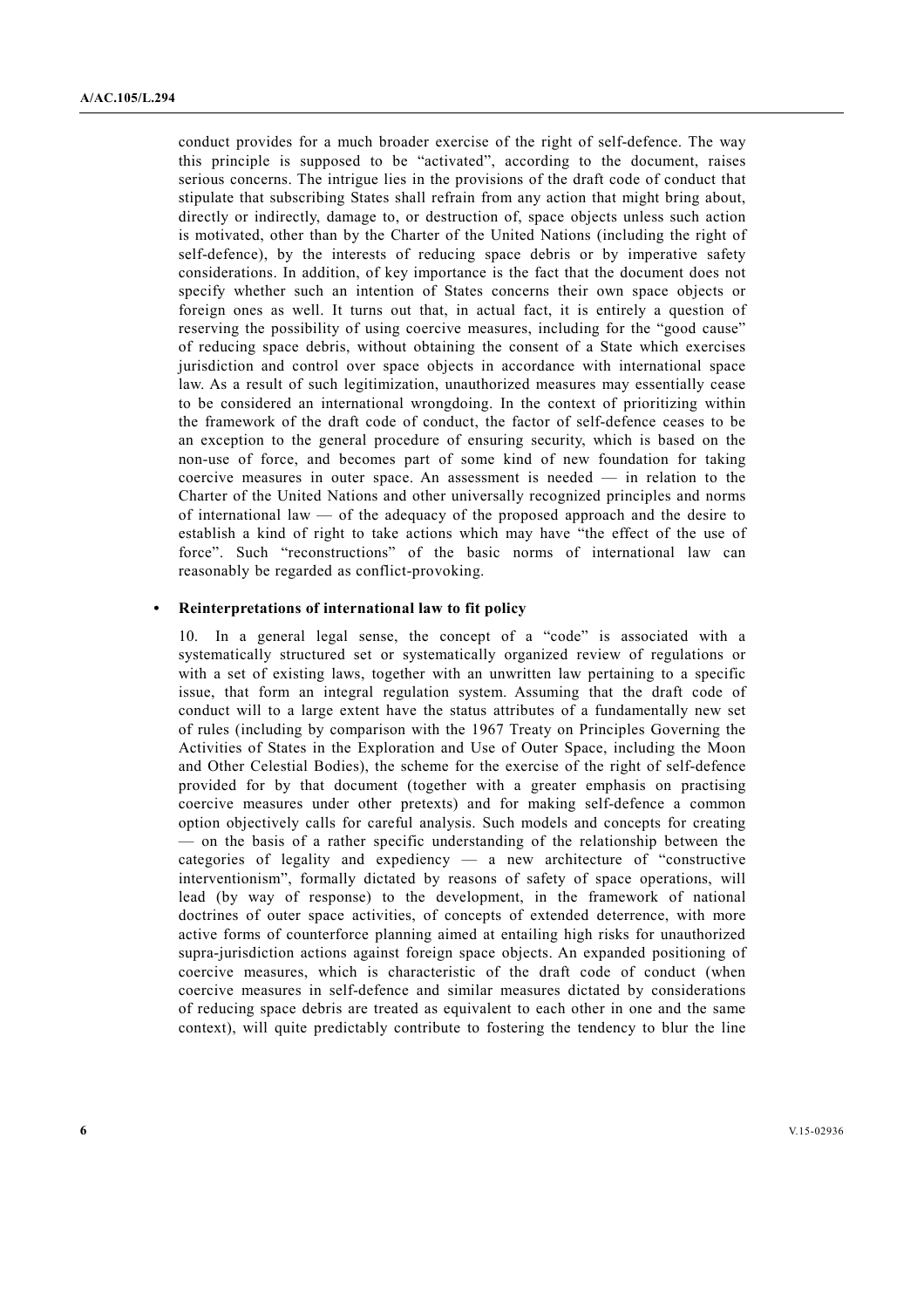between the actual case of self-defence and other essentially unrestricted manifestations of approaches based on the use of force.

## **• Coherence in terminology**

11. Rational decision-making modes in the area under consideration make it necessary to resolve the issue of terminology, which clearly has a tendency to develop fairly chaotically. Clarification is needed of a number of notions which are used both in the framework of the existing international space law and more broadly, for example, in the draft code of conduct, as well as in national policy documents on outer space. Important aspects of studying problems that exist in this area are related to such categories as "harmful interference", "hostile interference", "prohibitive interference", "malicious impact", "hostile events", "interference", "attempt to interfere", and "state of danger/tension/threat". For instance, the term "harmful interference", which is quite appropriate in the framework of the general political guidelines stipulated in article IX of the 1967 Outer Space Treaty, acquires a different meaning in the draft code of conduct because harmful interference is actually posited as a reason for unauthorized supra-jurisdictional coercive measures against foreign space objects. Obviously, this concept, which is not elaborated in detail in the fundamentally different context, would predictably be interpreted in different ways depending on the circumstances. The task of developing workable standard definitions is also relevant to the work on the long-term sustainability of outer space activities.

#### **• Substantive conditions for resorting to self-defence**

12. Qualifying any behaviour (action) of a State as self-defence primarily involves the problem of interpretation and application of Article 51 of the Charter of the United Nations and other provisions thereof that form the system for maintaining international peace and security. In connection with outer space activities, this problem should also be considered directly in relation to the principles and norms of international space law, taking into account "strong" points as well as a certain incompleteness of the legal regime on outer space. The right of self-defence according to the Charter of the United Nations specifies a potential and real possibility of a sanction in response to an armed attack against a State. This sanction is to be implemented through actions objectively connected with the counter-use of force. Article 51 of the Charter provides for the most dangerous threat to the existence of a State, that is an armed attack, being grounds for recourse to self-defence. In this case, self-defence as a legitimate coercive measure should be interpreted, essentially, as an exception to the general prohibition of the use of force or the threat of force and simultaneously as a means to secure the norm to refrain from the use of force in the form of an armed attack. In any case, self-defence should be a follow-up to a wrongful act on the part of another State. In formal legal terms, there is no intermediate stage between an armed attack and the use of the right of self-defence: a State can immediately react in its own defence in the form of self-defence. The history of the drafting of the Charter, including records of the relevant negotiations, testifies that it was supposed at that time that the right of self-defence may not occur prior to an armed attack.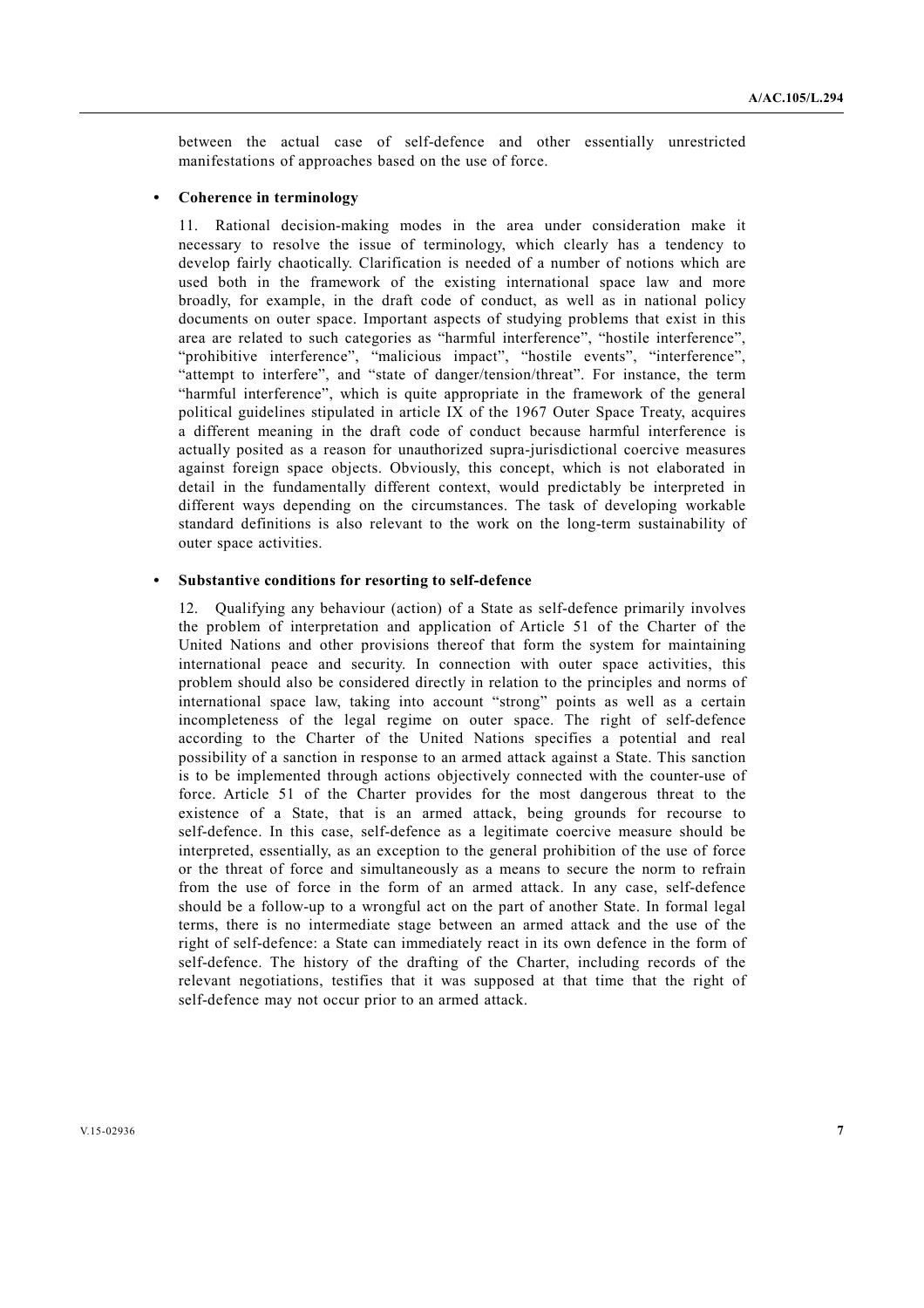#### **• Sovereignty and sovereign rights**

13. Beyond the characteristics stipulated by the Charter of the United Nations concerning illegal use of military force when such act threatens the territorial integrity or political independence of a State, the sovereignty of a State also appears in the definition of aggression adopted by the United Nations General Assembly (resolution 3314 (XXIX)). This is completely logical because territorial integrity and political independence may become targets of wrongful acts or be threatened by such acts precisely as a result of encroachment on sovereignty, i.e. the full authority of a State over its own territory. Although there is no complete list of criteria to determine the prohibition of the use or threat of use of force in international relations, the Charter stipulates that States should refrain from the threat or use of force not only against the territorial integrity or political independence of any State but also in any other manner. Such an important reservation obviously includes any actions preventing the exercise of sovereignty. The notion of sovereignty is naturally and inherently connected with the notion of sovereign rights that derive from the essence of sovereignty and denote the specific rights of a State to extend its power over the objects or actions of individuals and legal entities not only within its territory but also outside it, as should be specifically stipulated by international treaties. One of the sovereign rights of a State consists in exercising jurisdiction and control over space objects according to the norms of international space law. Attention should be paid to the fact that such a notion as "sovereign potentials" in outer space is encountered in national space doctrines. The prohibition of the use or the threat of use of force according to the concept stipulated by the Charter of the United Nations extends, inter alia, to actions aimed at preventing (restricting) the exercise of sovereignty. Although an intimate connection between sovereignty and derivative sovereign rights is not in doubt, the view is expressed in international legal doctrine that it would be mistaken to identify the exercise of sovereign powers with sovereignty itself. It would be fundamentally important to clarify whether States hold the view that restriction of their sovereign rights in the case of unauthorized negative influence on their space objects or destruction of such objects means, in precise terms, encroachment on the sovereignty of those States, resulting in a situation whereby the exercise of sovereignty is prejudiced.

## **• Threats in information space**

14. The task of clarifying legal grounds for actions by way of self-defence as applied to outer space is objectively related to the problem of the study of international legal aspects of conflicts in information space and the potential adaptation of existing and development of new principles and norms of international law (including humanitarian law) as applied to information and communications technology (ICTs) and related infrastructure. This refers to unauthorized and/or malicious impacts involving ICTs and affecting information and communication networks and information transmitted via such networks, which represent a core integral part of the management of key infrastructure objects — not only military objects but also objects containing dangerous forces (according to the concept formulated in international humanitarian law). Relevant issues related to objects that form and service satellite constellations will require special consideration. Generally recognized criteria for identifying important characteristics of the concept of "confrontation" in this sphere have not yet been established. It is not clear whether it is actually possible, and under what hypothetical conditions, for special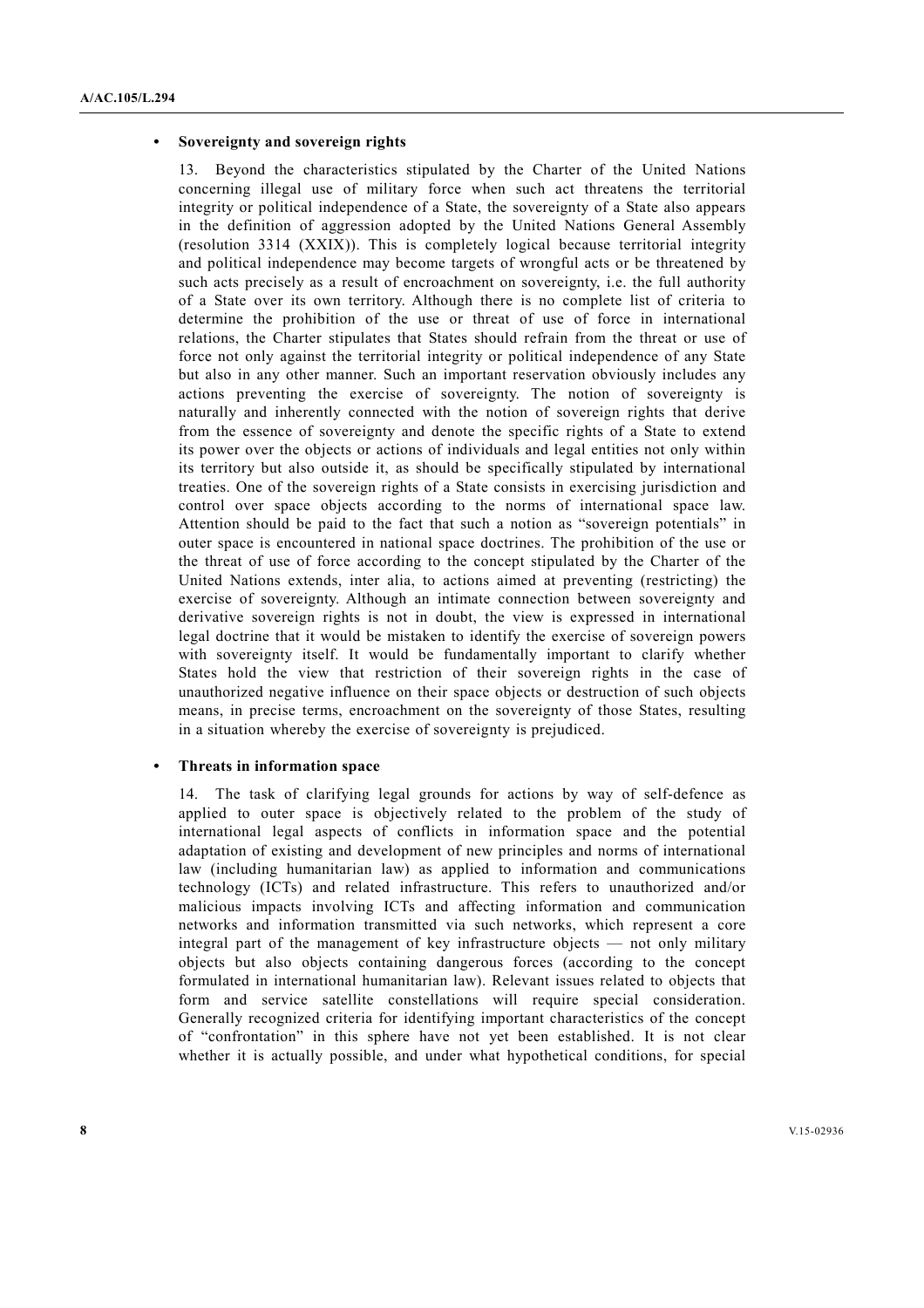actions/operations of the relevant type and intensity with the use of ICTs to fall within the categories of "use of force" and "armed attack" under the Charter of the United Nations. It is yet to be clarified how to define the threshold of harm such that going beyond that threshold would, first, mean changing the status of malicious actions (confrontation) in this sphere into that of military (armed) conflict and, second, make it possible to regard the relevant actions/operations as a "use of force" or "armed attack" or "act of aggression". The international community has not come up with complete solutions in this area. Information and telecommunications space (understood as the outer space information systems/means whose functioning and standard operation procedures may be influenced by the use of ICTs) is already considered not only within the expert community but also officially, in the context of some policy objectives, as being one of the areas of warfare. However, a general concept of "military/armed conflict in information space" has not yet been developed. Given that the phenomenon is a relatively recent one, the parameters of resisting attacks involving ICTs are not regulated by international treaties, and relevant international legal practice has not yet been established. Nevertheless, there exists a precedent-setting decision to recognize, at the national level, information space as one of the areas of warfare, along with ground, sea, airspace and outer space and, consequently, to substantiate the right to use armed force in response to an impact involving ICTs. There is also a discernible tendency to place the emphasis on applying the same norms of law in this area as in any other and, consequently, to permit the conduct of operations with the use of force in response to an attack. Drawing up a typology of actions which could, in a preliminary way, be qualified as "aggressive actions in information and communications space pursuing military purposes" will need attention as a separate major problem with a real application to outer space. This refers to situations connected with purposeful interference in space radio links that exceeds levels permitted by the Radio Regulations of the International Telecommunication Union and leads to the disruption of normal functioning of spacecraft; gaining unauthorized access to radio links and on-board control systems of spacecraft; and undertaking intended actions that impede the use of information transmitted from spacecraft. Information is key to ensuring the safety of space operations (the domain of ensuring the long-term sustainability of outer space activities) and devising effective measures to preserve outer space as a peaceful and conflict-free environment. In any context, if the needs in this area are evaluated in their totality, the aim is for international regulation to provide adequate guarantees for: security of channels of communication interaction (exchange of information in the interests of safety of on-orbit operations); security of spacecraft control systems (understood not only as implying implementation of design and engineering solutions but also as a set of procedures agreed by States and aimed at preventing malicious influence); and completeness, reliability and timeliness of transfer of information on objects and events in outer space (not only for safety reasons but also to prevent potential conflicts that arise from misinterpreting situations resulting from technical breakdowns or equipment failures).

#### **• Merging of military, civil and entrepreneurial activities**

15. Outer space was not initially considered an area of application of the international law that is used in armed conflicts and imposes restrictions on applying means and methods of armed combat. Rules set in this branch of the law include, among other things, a differentiation of military facilities from non-military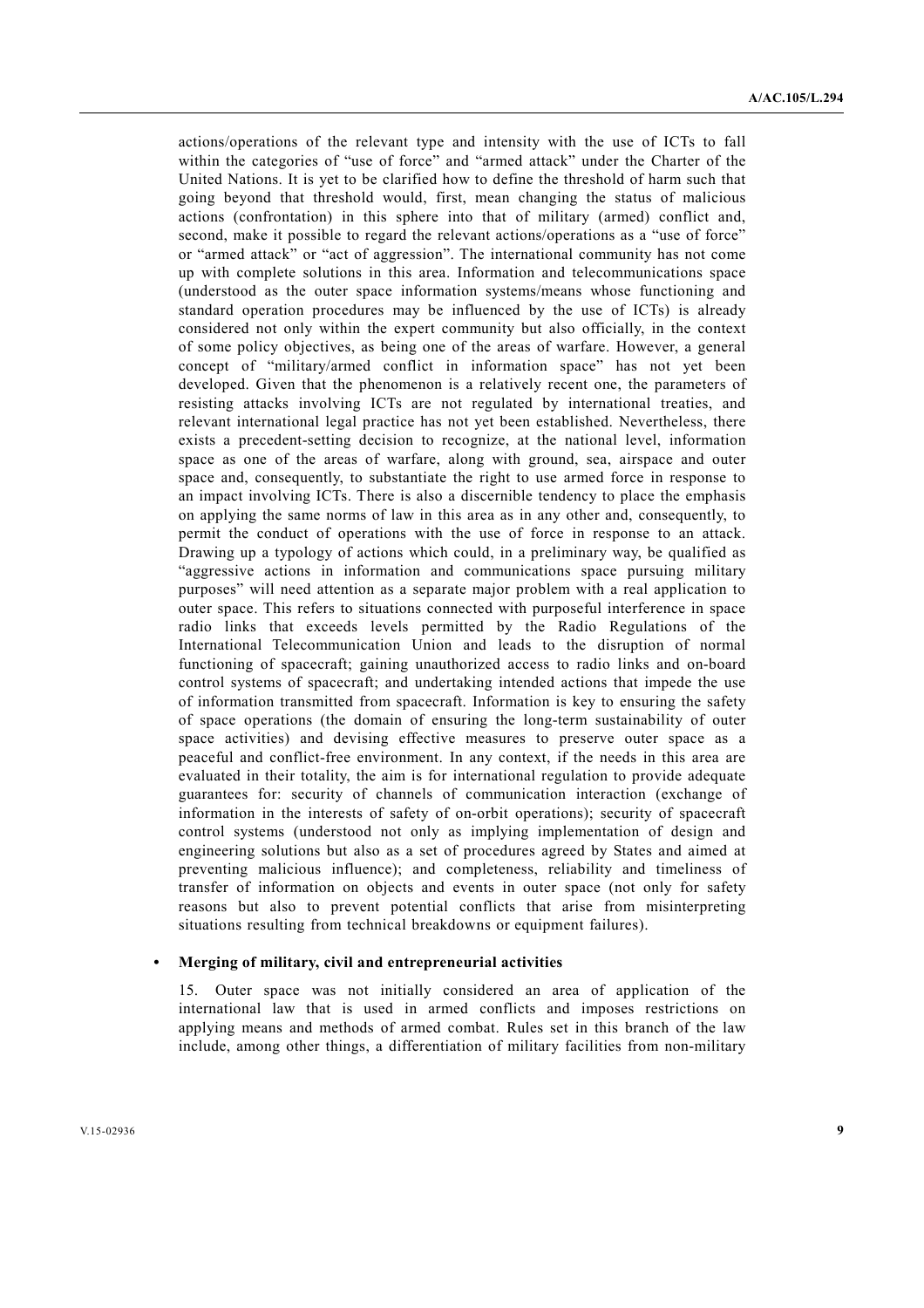facilities. As for international space law, the 1975 Convention on Registration of Objects Launched into Outer Space does not require space objects to be characterized from the point of view of their military or civil purpose. There is no common practice of registering space objects indicating their military nature: not all States identify the purposes of space objects launched by them. It should be taken into account that, in practical terms, defining separate categories of space objects may be complicated, considering the dual use of many of them, the increasing pattern of launching space objects with a declared civil purpose with hosted payloads of a military nature, as well as the new, unprecedented tendency for private companies and military agencies to co-finance the development and operation of space objects. Thus, it is practically impossible to make the status of certain space objects subject to special legal regulation. In relation to space activities, it is basically highly questionable to apply a "selective approach" to civil and military objects, since in outer space a potential conflict can escalate immeasurably faster than in other areas. This proves that, in relation to outer space, a comprehensive solution to the problem of safety and security should be sought in another dimension through realizable and functional decisions. For example, in the light of United Nations General Assembly resolution 62/101 (on enhancing the practice in registering space objects) and the formally existing consensus concerning the feasibility of initiating practical steps to achieve the objectives declared therein, some countries will have to make a decision to re-evaluate their practice of not furnishing information about the location of objects in outer space by the time they enter operational orbit.

## **• What is the future role for proxy actors?**

16. In accordance with the Charter of the United Nations, prohibition of the use of force applies to international conflicts in which parties are subjects of international law. In this connection, it is necessary to understand what would be the status of those non-governmental entities (and their assets in space) that act as proxy actors in the interests of, with the knowledge of, and/or under instructions from States in the event of a hypothetical conflict or conduct of activities that do not meet the legitimacy criteria. Although the 1967 Outer Space Treaty provides that activities of non-governmental entities in outer space shall be authorized and continuously supervised by the relevant State Party to that Treaty, it would be appropriate to consider the grounds for rendering qualification to certain types of action that are carried out by such non-governmental entities (in particular with the aid of space objects belonging to them or managed by them) and may require reciprocal actions, including in self-defence. In this sense, a disorienting regulatory system may arise if a certain number of States adopt the Code of Conduct containing provisions addressed above. Obviously, making unauthorized supra-jurisdictional impacts on space objects under any ownership and jurisdiction a policy instrument, as postulated by that document, will quite possibly be ensured, inter alia, by precisely such proxy actors (the draft code of conduct even makes reference to some unidentified established actors in the field of safety of space activities). The thesis promoted by some delegations to the Committee on the Peaceful Uses of Outer Space concerning the need to ensure direct access to national (public and private) operators of space objects for foreign entities dealing with security in space "fits perfectly" into such a system of relations. In this context, it should be borne in mind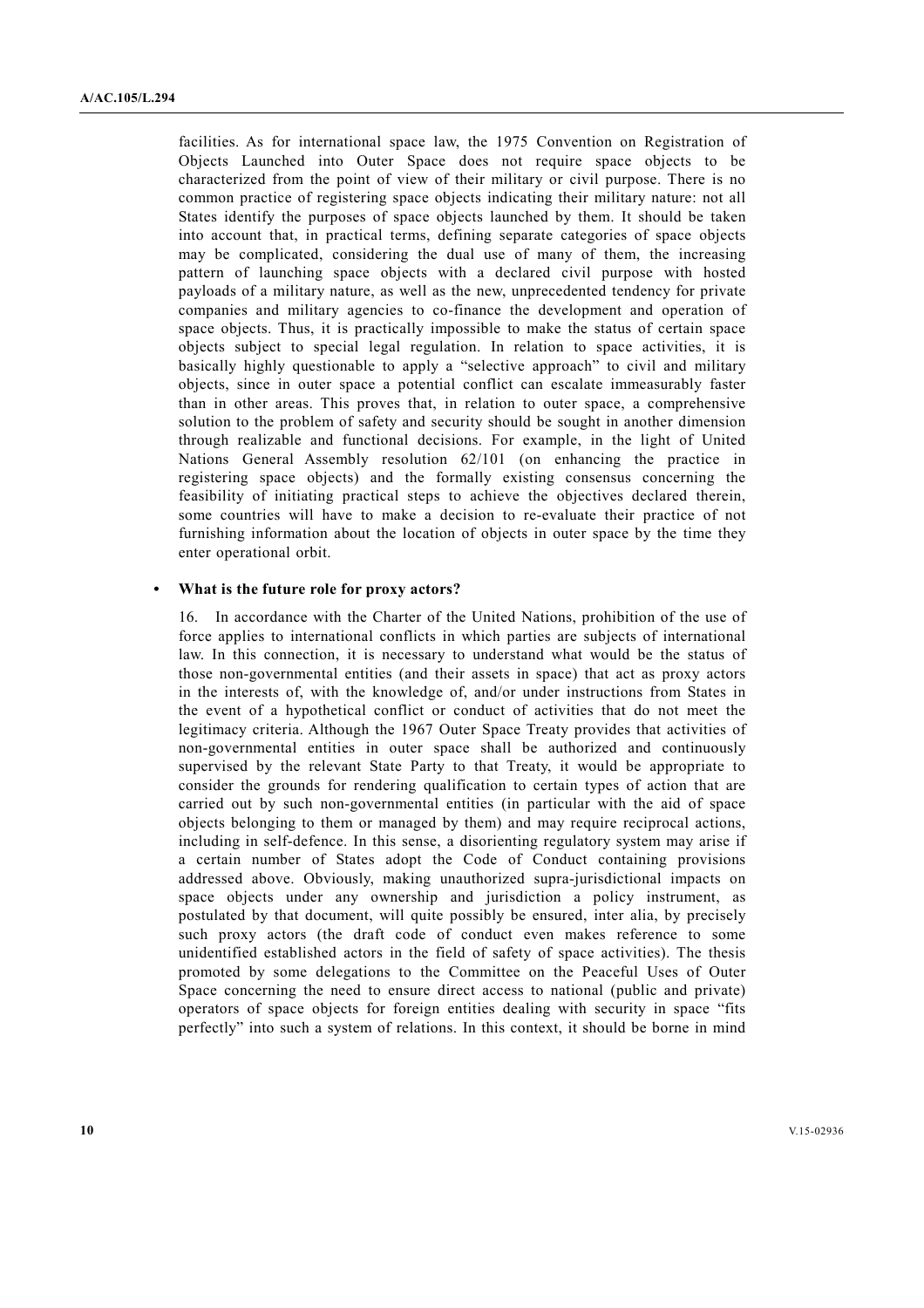that some national space doctrines assume that non-State entities may represent a "potential adversary" in outer space.

# **• Need to uphold the virtues of, and provide, in full measure, continuum with, the Convention on the Prohibition of Military or Any Other Hostile Use of Environmental Modification Techniques**

17. The sustainability of the space technosphere is in no small degree determined by space weather factors. Changes in space weather, including those due to deliberate intervention, can lead to loss of functionality of a space object. For this reason, strict adherence to the Convention on the Prohibition of Military or Any Other Hostile Use of Environmental Modification Techniques, which was opened for signature on 18 May 1977 and entered into force on 5 October 1978, is essential. As technology advances, it is important to ensure stability and clear application of norms under the Convention and interpretation of the Convention in all required restrictive senses. To be confident of the fact that the problem of eliminating a targeted negative impact on near-Earth space has a convincing solution, the interlinkage would have to be established between the guidelines for ensuring the long-term sustainability of outer space activities (in part relating to space weather issues) that are being developed and the Convention and its implementation mechanism, which together constitute a trusted regulatory framework. In the context of the guidelines, it would be important to uphold the virtues of, and reaffirm strong adherence to, the Convention and to give an indicative list of actions that cause or could cause damage to the space environment within the meaning of the Convention. Such efforts would be in line with the common desire to eliminate any random and careless practices not only by States but also by the widening circle of "new space actors".

# **• Non-idle questions and non-abstract speculations on the topic**

18. In connection with the above, it would be appropriate to consider some situational scenarios using well-defined analytical and analysable technical, political and legal categories. It is necessary to identify, on the basis of measurable objective criteria, central issues which could be analysed as part of various cycles of work on the topic of self-defence in space. The first step towards developing a detailed approach to international legal aspects of self-defence in space could be to list basic questions, such as the following:

- Is it possible, for the purpose of better defining the legal grounds for self-defence in outer space, to distinguish, in principle, between the two situations — a conflict situation in outer space as a continuation of an armed conflict on Earth and a conflict situation in space as an independent (separate) phenomenon?
- What would be the nature and characteristics (including severity) of a violent act that could be regarded as an armed attack, such that the right of self-defence with respect to outer space could be legitimately used (realized)? What actions of a technical nature could make it possible to qualify a violent act as an armed attack?
- Are States ready to adhere to the understanding that the threat of an attack on a space object which is under the jurisdiction of another State, or the threat of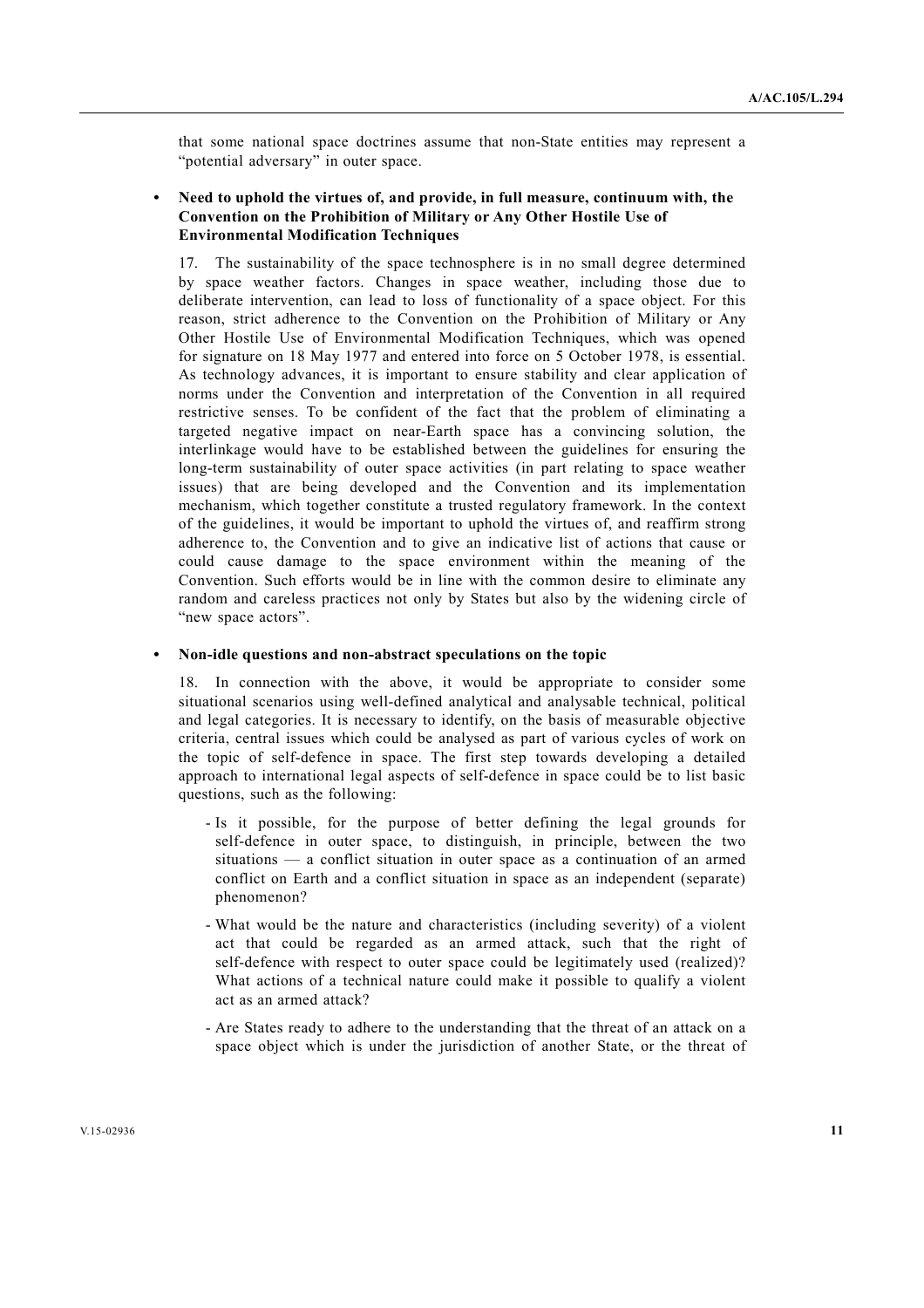implementation against such an object of coercive measures not related to the use of force, entails the international liability of the wrongdoer but does not provide legal grounds for exercising the right to self-defence? Given the duty of States to refrain from reprisals associated with the use of force, which other types of reprisals may be carried out in the context under consideration, and how can their legitimacy, nature and conditions for implementation be assessed?

 - What is the concept of force and how it evolves in relation to the domain of outer space, taking into account modern technological capabilities, including in the military sphere (potential for not "military" but purely technological operations/activities that can create a "weapons effect" and a "use of force effect")?

The classification of an offence (entailing a sanction in the form of coercion) either as an international crime (act of aggression) or as an international wrongdoing, as well as the definition and implementation of algorithms for influencing and managing crisis situations in outer space, would be contingent on the answers to these questions.

## **• Advisability of approaching security realities with due prudence and on a rational basis**

19. The annex to this working paper contains a table which makes it possible to rationally streamline and make orderly the observations on the topic of security in outer space and to bring a measure of systematic order to the analysis thereof. Considering the aggregate of pertinent issues in the proposed perspective will make it possible to focus primarily on obvious aspects of outer space security which are implied in the discussion of, and would be conclusively necessary to be factored into, the concept of ensuring the long-term sustainability of outer space activities. It may be expected that a rational order will thus be infused into the consideration and ascertainment of a structure, threshold criteria and ways and means of countering risks and threats of contingencies which are not directly or predominantly linked to the problem of man-made space debris and which may be a result of certain intentional actions into outer space. The types of activities in question are those conducted in outer space which, as practice shows, are carried out by certain States on quasi-legal grounds or on the premise that such activities are not circumscribed by international law. More precisely, these are the practices associated with non-public (referred to as "clandestine" in some doctrines) operations in outer space, which may affect space objects under foreign jurisdiction and/or control. As part of such operations, actions aimed at tracking and/or influencing events in outer space are carried out. Some of these actions may represent episodes only; others may be of a more persistent nature. Usually, such activities are based on concepts of achieving supremacy in outer space (as interpreted by specific States). Such supremacy is envisaged as being mainly achieved by creating the capacity for adversely affecting foreign space objects. Thus, conditions are created in reality for justifying the admissibility of impeding space operations carried out by other States. There are examples of "measured" practical interference with the operation of systems under foreign jurisdiction and control, namely activities which are not accompanied by overwhelmingly aggressive manifestations. Consequently, an attempt should be made to demarcate differing situations and scenarios conditioned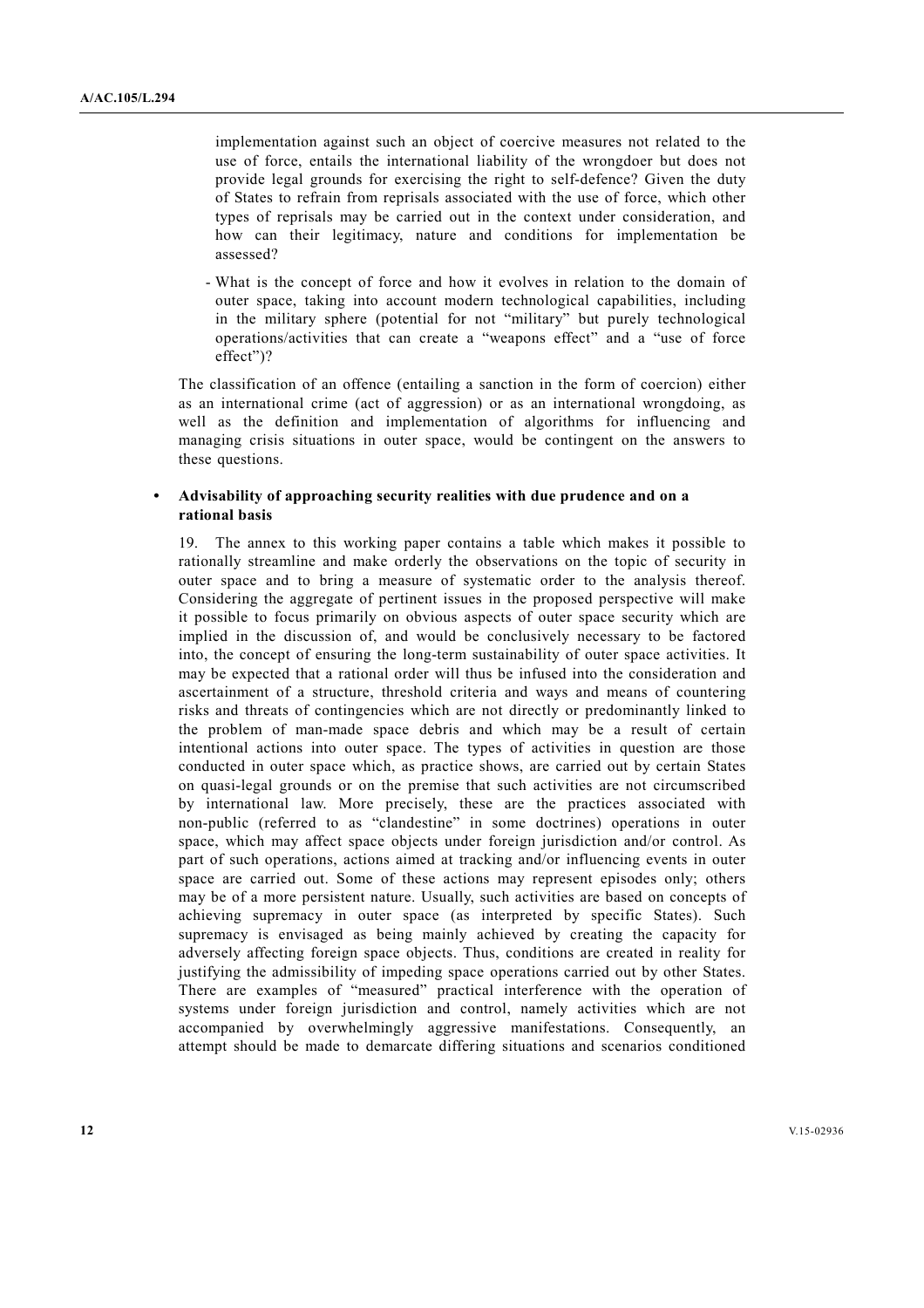by such types of actions, and assign to each of them a set of plausible and rational actions aimed at mitigating risks and threats. Such demarcation would fulfil, for political actions, the highly important function of, inter alia, forestalling any adverse development of the situation in outer space. A potentially wide outreach of the topic of space security issues in its expanded format would be unprecedented in the context of international relations. Focusing work under this topic on the development of guidelines rather than defining recommendations and ideas would be warranted in practical terms. The Committee could make its own special contribution to defining the best way of converging the experience being acquired within different forums engaged in work on space security matters and its release into policy in the form of practical and sufficiently effective space security safeguards. Regardless of the prospects for achieving consensus within the Committee on the need to analyse space security issues more thoroughly in the way indicated above in this paragraph, it is necessary to try to include, at least at a minimum required level, some of their aspects in the concept and guidelines for ensuring the long-term sustainability of outer space activities. If general agreement is reached, it will be possible to study the issue of developing a separate dedicated instrument (in the form of an understanding, guidelines or articles) which could provide additional mechanisms for exerting, through a set of positive responsibilities, a moderating and restraining influence on certain activities that could potentially (predictably) be capable of provoking conflicts. As headway in the two above areas is made, it will become clear whether the issue of self-defence in outer space is susceptible to collective uniform interpretation.

# **• Charting the way to addressing those aspects of the long-term sustainability of outer space activities that relate to space security**

20. As of February 2015, the draft guidelines for ensuring the long-term sustainability of outer space activities that relate to safety of space operations are distinctly less persuasive as compared to the tasks facing the world community in this area. This mismatch should be eliminated. The working papers submitted by the Russian Federation give a rather detailed description of added elements and features of the concept and guidelines for ensuring the long-term sustainability of outer space activities. In order to show the existing objective interlinkage between factors involved in ensuring the long-term sustainability of outer space activities and space security, the Russian Federation submits, for consideration by the Scientific and Technical Subcommittee, the text of a potential guideline (in original versions in English and Russian). Although such a regulation model would not create special legal regimes providing for comprehensive solutions, the approaches adopted in the draft guideline could serve to determine, in the foreseeable future, an international baseline level for implementing the required safeguards when carrying out space operations.

## **Draft guideline**

## **Implementation of operational and technological measures of self-restraint to forestall adverse developments in outer space**

As part of defining, validating and supporting their space operations' tasks and requirements and space security-related guidance, operational principles and procedures, as well as identifying and employing appropriate capabilities in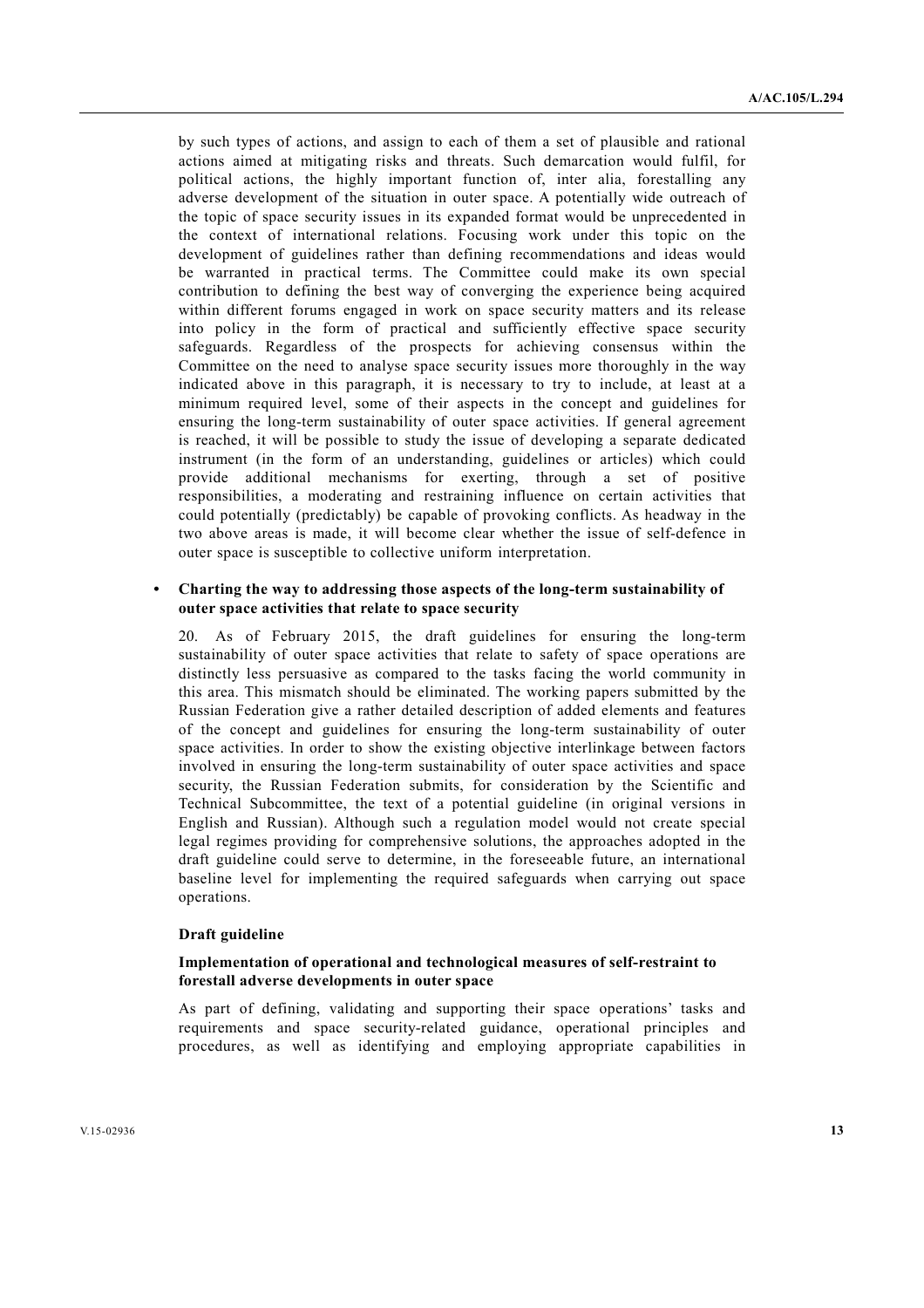establishing and satisfying the needs in this area, States and international intergovernmental organizations should ensure that their related governmental agencies and establishments, respectively, as well as involved non-governmental entities under their jurisdiction and/or control, have a basic awareness of the need to align the objectives sought and the means employed by them with criteria and requirements attributable under international law, including the principles and norms of the Charter of the United Nations and the provisions of article IX of the 1967 Outer Space Treaty, and should make sure that such operations do not foster conflicts of interests and are not intrusive with regard to foreign space objects, unless such interference is expressly agreed to by the States or international intergovernmental organizations that exercise jurisdiction and/or control over them.

In undertaking space operations with a view to gathering information to acquire insight into objects, events and situations in near-Earth space orbit through required general surveillance and monitoring, which may presumably involve approaches at relatively short distances and flybys in close proximity compromising the safety and security of foreign space objects, States and international intergovernmental organizations should elaborate practical and effective safeguards to forestall adverse developments by restricting discretion in the use of techniques and selecting alternatives that would best satisfy the safety and security needs of foreign space objects.

To avoid the development of tensions or situations in outer space that could necessitate appropriate responses potentially involving procedures under Articles 2, paragraph 4, and 51 of the Charter of the United Nations, States and international intergovernmental organizations, by taking full cognizance of limitations derived from international law and related internationally recognized standards to be followed when assessing and/or directing actions in outer space, should, as a general rule, refrain from applying to foreign space objects methods and techniques that they themselves would not deem pertinent and/or acceptable as applied to their own space objects.

States and international intergovernmental organizations, especially those that have relevant capacities and practices, should annually file with the Office for Outer Space Affairs of the Secretariat valid statements and, as necessary, supplements/updates thereto, containing, in a generalized form, their assessment of the situation in outer space from the perspective of strategic considerations as well as characteristics (as detailed as they deem necessary) of the status of near-Earth outer space as an operating environment: specifically, phenomena and events which influence the security of outer space and should be comprehensively considered in evaluating threats and hazards for space activities.

## **• Approaches to shaping the information environment**

21. Jointly defining the range of risks and threats that occur or can occur in outer space would promote endorsement of a basic understanding of ways and means of preventing them. Modelling responses to highest-priority risks and threats acquires particular importance. Such work would help to better understand how to ensure the conditions for the response to be adaptable to risks and threats in practical and international legal respects, and to ascertain what would be the main and backup response modes. Issues that are topical for the regulation of the safety and security of space activities cover a broad spectrum. Many of them (e.g. those related to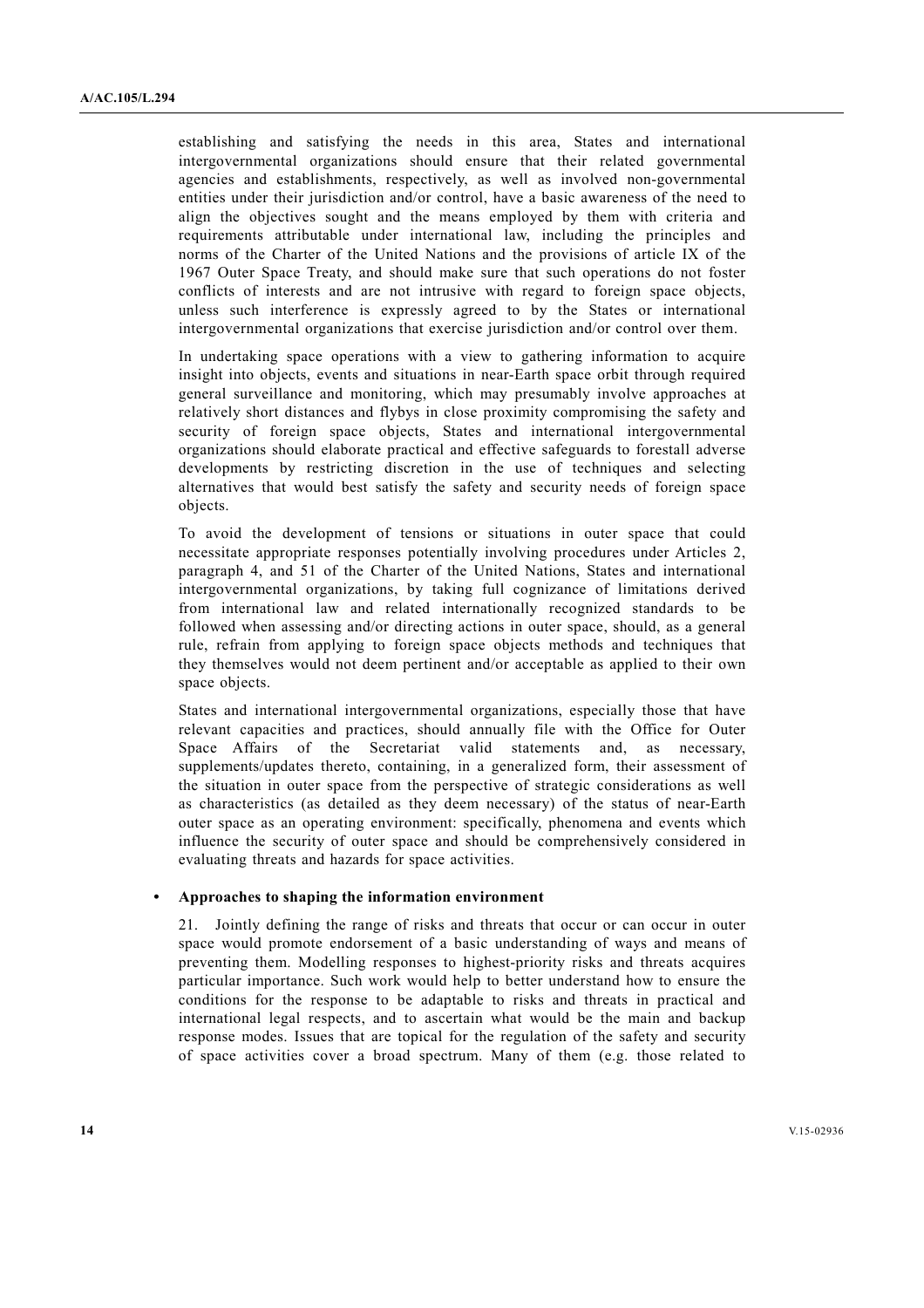special actions with the use of ICTs) have not been sufficiently studied and remain predominantly outside international legal assessment. The situation in the near-Earth orbit is the result of the complex interaction of all kinds of factors conditioned by possible intentional influences on space objects, by space weather and space debris influence, as well as by technical failures due to technological imperfection. Most countries do not have the technology to effectively monitor the constantly changing situation in orbit. As a consequence, they are constrained in choosing acceptable and reasonable solutions. New approaches should be applied in the information sphere to advance the integration of all necessary information in one single complex that is useful in terms of functions for the purposes of maintaining stability in outer space. The unified centre for information on near-Earth space monitoring proposed by the Russian Federation for establishment under the auspices of the United Nations would be capable of introducing the necessary changes to the existing informational and operational paradigm and providing the international community with the fullest possible aggregate perception of a situation in outer space. Concerting efforts in this direction could give rise to a dedicated political process of reinforcing confidence and predictability in outer space with the emphasis on collective security sustainment capabilities and procedures.

#### **• Concluding comment**

22. States members of the Committee, acting on a specified platform with the help of agreed instruments and consistently creating ever-expanding points for a political dialogue, could collectively promote agreement on basic views on relevant aspects of security and stability in outer space, having thought through and foreseen modalities or even a "roadmap" of solutions to vital issues essential for predetermining the stability of the system for preserving peace in this sphere in the security environment of the twenty-first century. The opportunities are there to come to an agreement and, ideally, to act as partners in this sphere. Given interest, those opportunities can and must be realized. The forthcoming 50th anniversary of the 1967 Outer Space Treaty could give a sense of direction for drafting and, possibly, adopting a relevant joint instrument.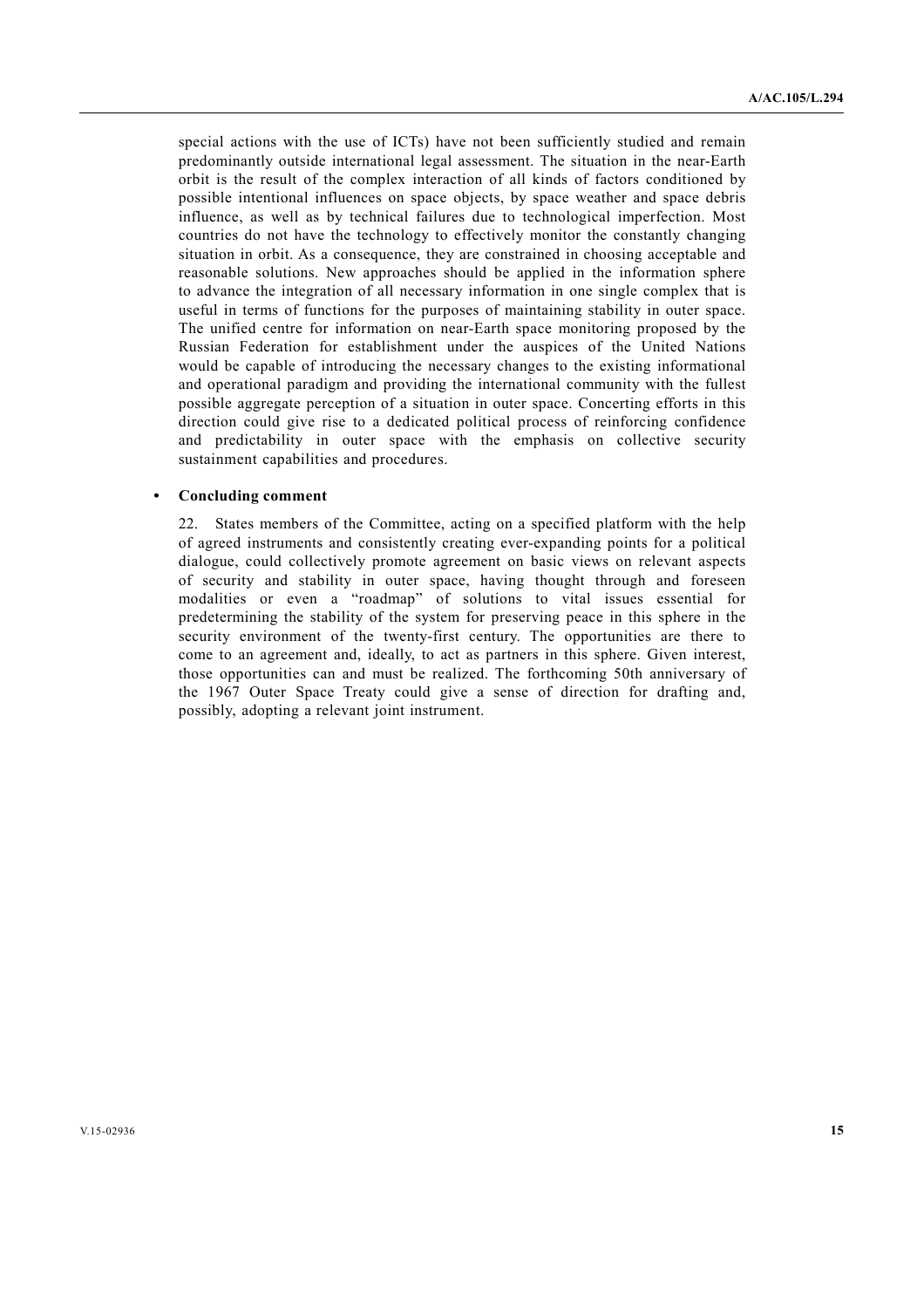**16** 

# **Tentative classification of situations in outer space that may provoke conflicts**

| <b>1. GENERAL DESCRIPTION OF SITUATIONS</b>                                                                                                                                                                                                                                                                                                                                                                                                                                                                                                                      |                                                                                                                                                         |                                                                                                                                                                                                                                  |  |
|------------------------------------------------------------------------------------------------------------------------------------------------------------------------------------------------------------------------------------------------------------------------------------------------------------------------------------------------------------------------------------------------------------------------------------------------------------------------------------------------------------------------------------------------------------------|---------------------------------------------------------------------------------------------------------------------------------------------------------|----------------------------------------------------------------------------------------------------------------------------------------------------------------------------------------------------------------------------------|--|
| Situations, or preconditions for the creation of situations, that are not connected with extreme<br>events and critical conditions but can impel the suffering party (party affected by such events<br>and conditions) to take response actions (remedial or more active); such situations may result<br>from coincidence or be triggered by "unfriendly" actions aimed either at gaining, including<br>through "mediator actors", competitive advantages, or at conducting activities with the purpose<br>of tracking and/or influencing events in outer space. |                                                                                                                                                         | Extraordinary (in technical, political<br>and/or international legal terms)<br>situations, in which a space object<br>and/or related infrastructure<br>experiences critical or near-to-critical<br>unauthorized external impact. |  |
|                                                                                                                                                                                                                                                                                                                                                                                                                                                                                                                                                                  | <b>DETAILED DESCRIPTION OF SITUATIONS</b>                                                                                                               |                                                                                                                                                                                                                                  |  |
| Separate instances of performing short-duration<br>actions with respect to foreign space objects that do<br>not appear to testify to an intent to advance or risk a<br>conflict, and may, in particular, include:                                                                                                                                                                                                                                                                                                                                                | Established (technically confirmed)<br>persistent/long-duration "unfriendly"<br>actions, resulting in the limitation of<br>a space object's functioning | Rigid and deliberate aggressive/<br>malicious actions, after which the<br>conflict takes/may take the form of<br>confrontation.                                                                                                  |  |
| approaching a foreign space object at a close distance<br>with no intention of exerting physical impact, for<br>example, with the purpose of "inspection"<br>(unauthorized collection of information);                                                                                                                                                                                                                                                                                                                                                           | capacities.                                                                                                                                             |                                                                                                                                                                                                                                  |  |
| creating interference in the space radio links of a<br>foreign space object that exceeds thresholds set by<br>the norms of the International Telecommunication<br>Union, without causing a serious disruption of the<br>functioning mode;                                                                                                                                                                                                                                                                                                                        |                                                                                                                                                         |                                                                                                                                                                                                                                  |  |
| - placing a significant amount of extra small (poorly<br>tracked by monitoring facilities) space objects in<br>intensely used areas of near-Earth space.                                                                                                                                                                                                                                                                                                                                                                                                         |                                                                                                                                                         |                                                                                                                                                                                                                                  |  |
| Such actions lead to relatively insignificant<br>complications in operation.                                                                                                                                                                                                                                                                                                                                                                                                                                                                                     |                                                                                                                                                         |                                                                                                                                                                                                                                  |  |
| There is also a possibility of separate instances of<br>unexpected (unpredicted) developments related, in<br>particular, to:                                                                                                                                                                                                                                                                                                                                                                                                                                     |                                                                                                                                                         |                                                                                                                                                                                                                                  |  |
| system failures and breakdowns (caused, inter alia,<br>by perturbations of space weather) and, as a result,<br>loss of control over a space object or loss of the<br>ability to receive information from a space object;                                                                                                                                                                                                                                                                                                                                         |                                                                                                                                                         |                                                                                                                                                                                                                                  |  |